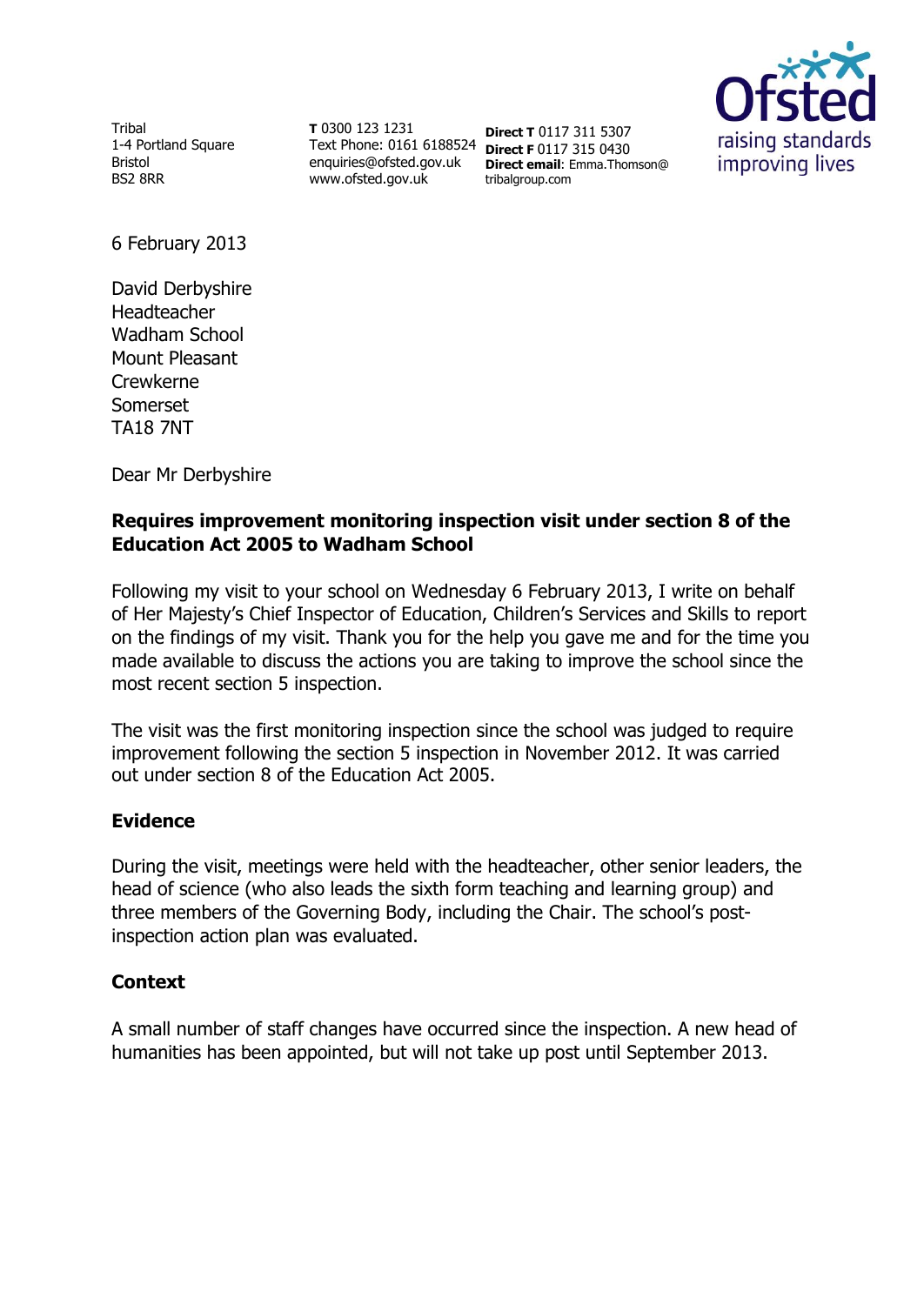

# **Main findings**

- The school's senior leaders and governors are clear about what needs to improve. The school action plan is thorough and detailed and covers all aspects of the areas for improvement in the previous inspection report; it includes targets for improving the quality of teaching. However, it does not include the school's targets for improving students' achievement or how these will be used to monitor and evaluate improvements in teaching.
- The monitoring of students' progress is rigorous. There are checks to make sure that the assessment information used is reliable and accurate. Senior leaders monitor the progress of all groups of students, including those supported by the pupil premium, carefully. However, they recognise that there is variation in how well this is done by subject leaders and the need to provide targeted support.
- Senior leaders and the governing body are absolutely clear about where teaching is not good enough. The quality of teaching is monitored systematically, but judgements about teaching need to be more explicitly focused on evaluations of students' progress, both in lessons and over time. Good use is made of students' views on the progress the school is making in improving teaching.
- Senior leaders have analysed their observations of teaching well to identify where whole-school professional development is needed. In this, there is a good balance of key aspects of teaching that must be improved with others to 'extend the repertoire' of teachers. Senior leaders recognise that this professional development now needs to be better targeted at particular subjects and individual teachers. Plans for more effectively monitoring the impact on students' achievement are being developed.
- **Innovative strategies are being used in some subjects, such as in English,** mathematics and science, to enable teachers to model best practice and this is being disseminated more widely.
- The sixth form teaching and learning group is piloting good approaches to develop students' independent learning skills.
- Changes in the curriculum are being considered to ensure that it supports the achievement of all students well.
- Liaison with the two partner middle schools is mainly undertaken at the subject level. Some progress has been made in building on the work to improve 'continuity' (coordinating schemes of work) towards a focus on improving progression in students' learning.

Senior leaders and governors are taking effective action to tackle the areas requiring improvement, identified at the recent section 5 inspection. Following the visit to the school, HMI recommend that further action is taken to:

 ensure that the action plan includes challenging targets for improving students' achievement and that it is clearer that improvements in teaching will be judged through improvements in students' progress and achievement